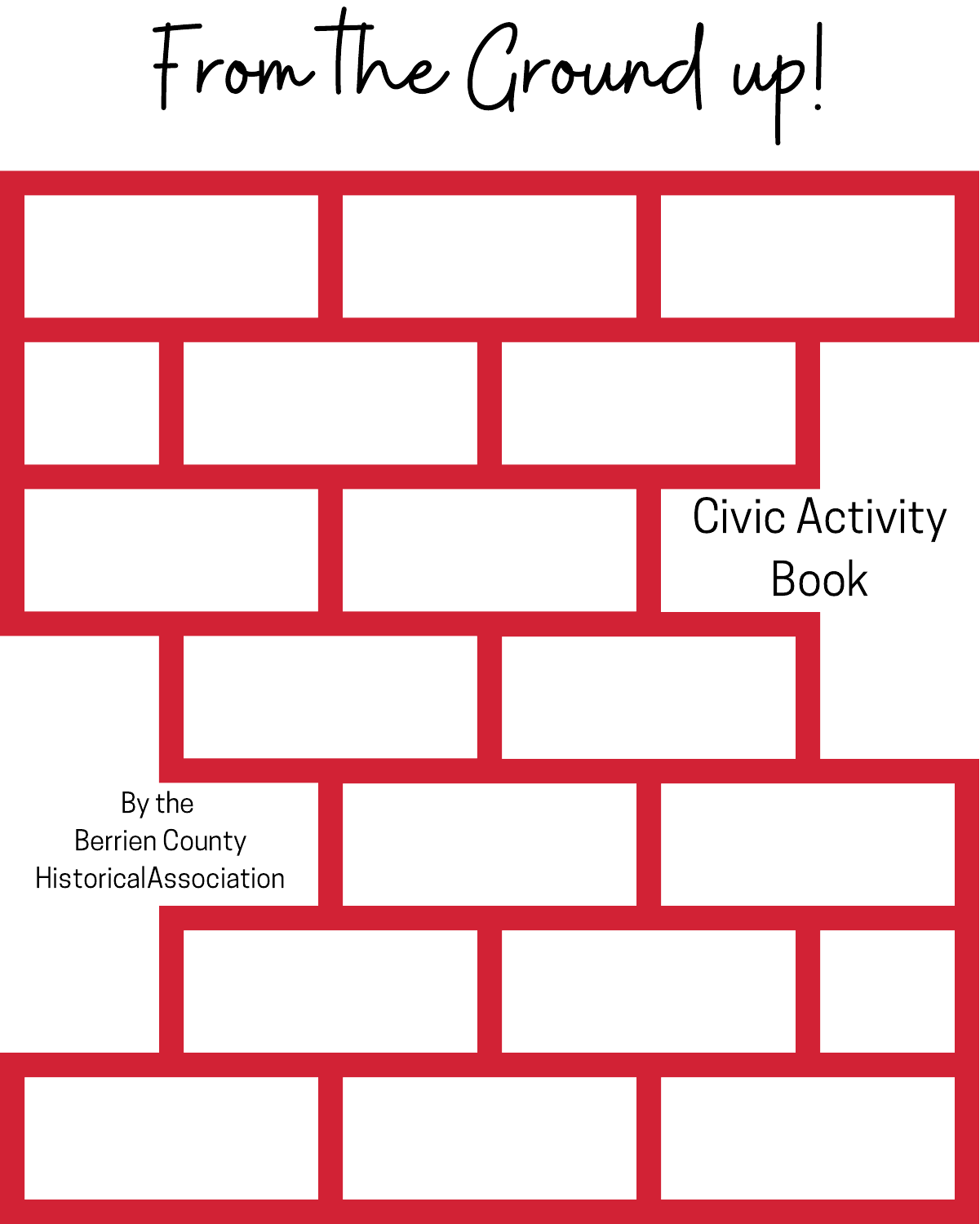

Welcome to the



Where We Are

You get the chance of a lifetime - to create your own community! But there are a lot of decisions to make. Not sure where to start? Use this workbook to help you make the best decisions for your future residents! Start by choosing a physical location to settle!



Establishing a town on a lake or river lets your community access clean water (cutting costs!) and can increase tax values, letting you fund a variety of services and opportunities for residents!

Waterside towns do have serious ecological issues and often leave communities hemmed in, stunting growth.



Creating a mountain or hillside community can create beautiful views and often attract residents interested in the outdoors. A great source for attracting tourists.

However, weather can be harsh and you are limited to where you can safely build. Also, some resources don't do well in a mountain range, like wi-fi.





Lake or Riverside **Rural** Rural/ Countryside

The country side gives you plenty of room to grow and can be attractive those want to farm, raise livestock, or build large houses, not only providing tax dollars, but access to fresh food.

Rural areas have to build more to meet needs not readily accessible and often cannot sustain large populations.



### Mountains or Hills **Notains** of Hills All Cutside a Metropolis

If the area is available outside of a major city center like Detroit, New York, or Chicago, then your community will have access to many services outside of what you offer. Many people who work in the city may choose to live outside of it.

However, being part of a suburb means limited land growth and opportunities.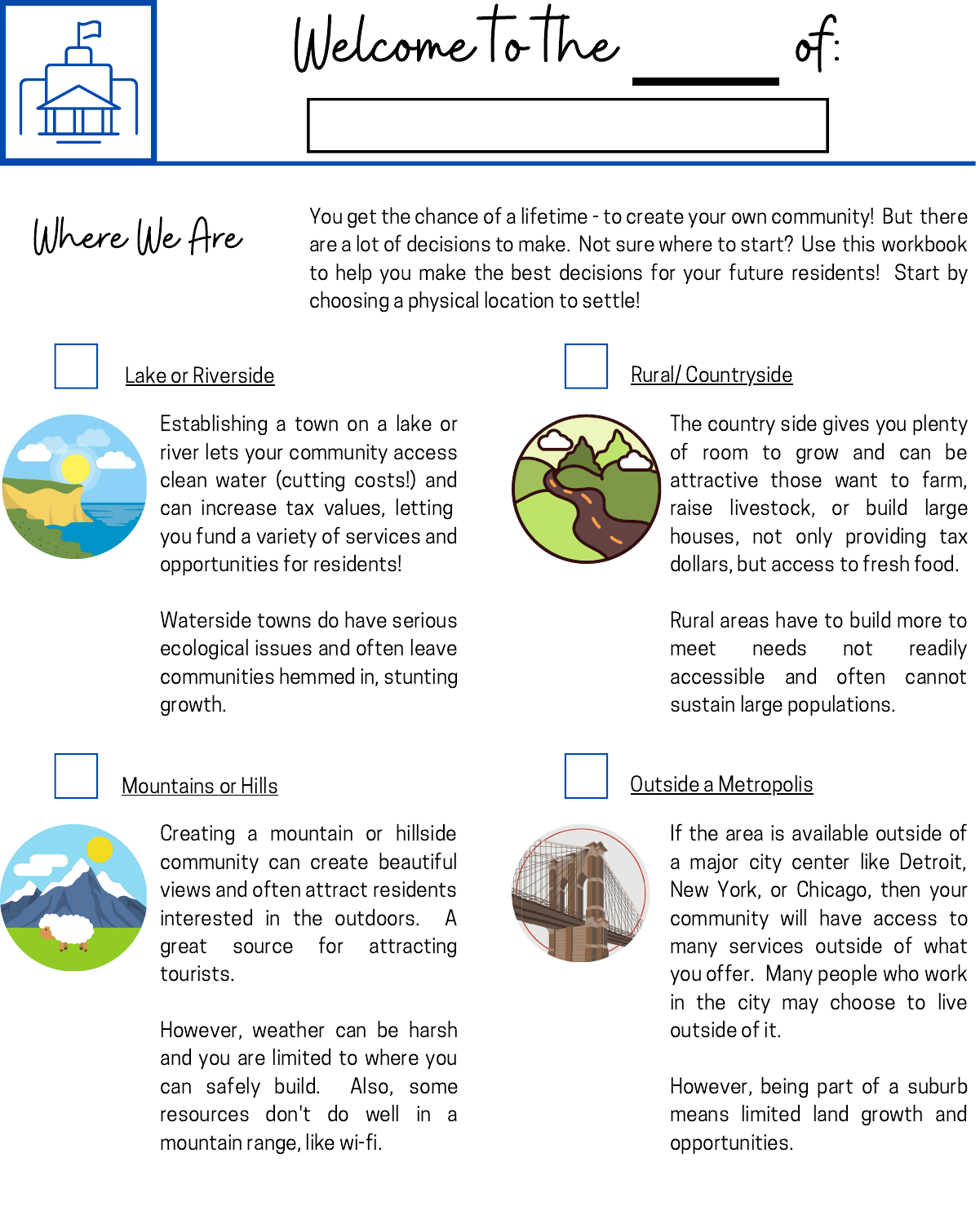

Welcome to the



# Who We Are!

There are different types of communities you can establish ranging from a hamlet to a city. Choose the municipality type for your community!

# Hamlet



Hamlets are defined by populations of 100 people or less. They lack many resources of larger cities and towns, relying on other communities or the township/county to provide services, schools, and utilities.

Hamlets are rural.

# Town



While a community can claim the title of town at various sizes, most populations are 10,000 to 30,000 people. They often have their own services and schools, but may rely upon others in case of emergency.

Towns are suburban in nature.



# Village

Villages are also small, but with a population of up to 5,000 people. They have more resources than a hamlet, but often rely on township or county services to supplement their needs.

Villages can be rural or suburban.



# **City**

Cities are everything from 30,000 people to over 1 million. Anything higher and they are called metropolises. Cities are self sufficient and offer all the basic services to their population and more.

Cities are always suburban and urban in nature.

REMINDER! The size of community will help you determine the rest of this workbook. Think about the kind of community you'd like to live in and ways to make it your dream city (or town or hamlet)!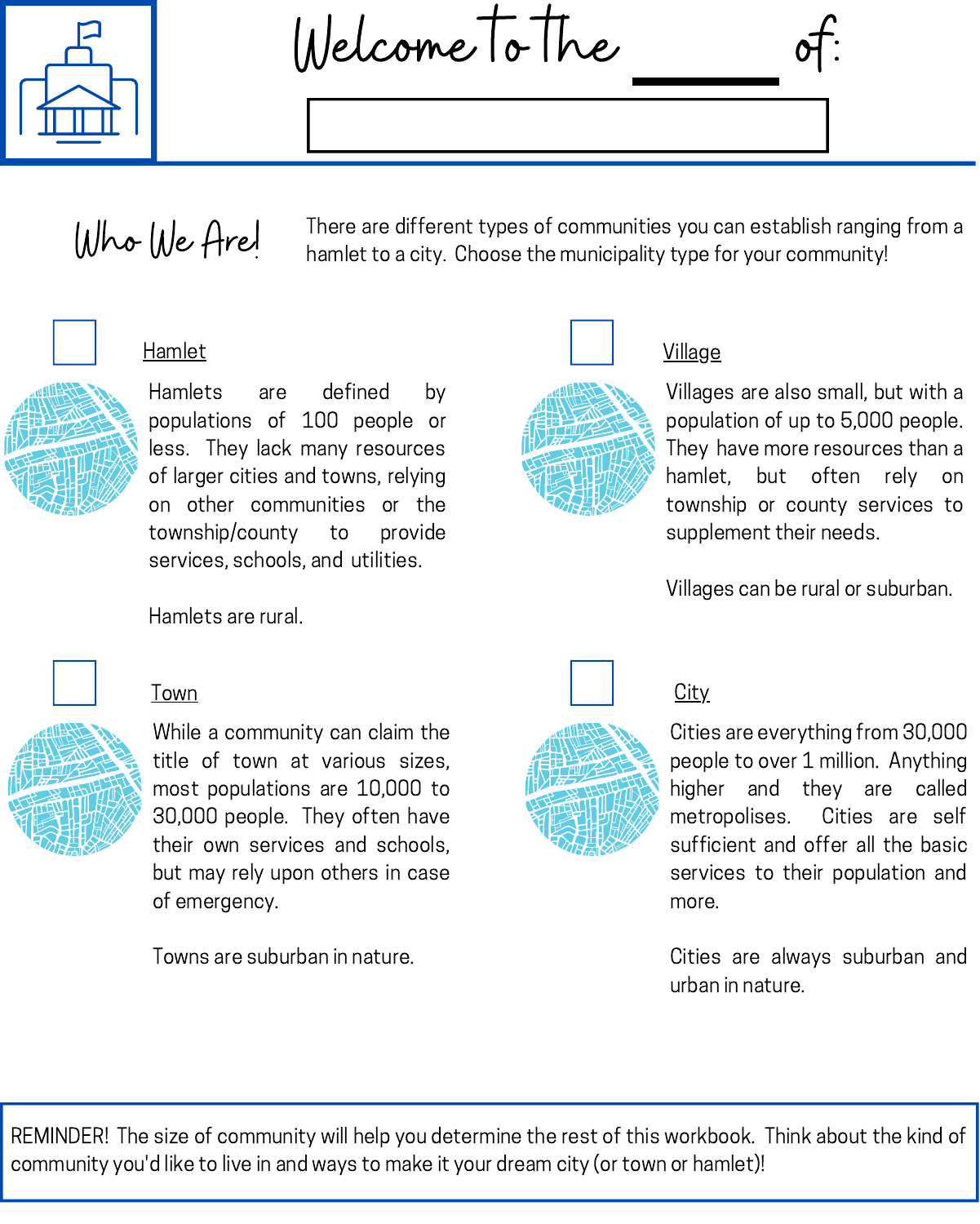

Welcome to the



Different sized cities may have different leadership models, so now its your turn to choose the one that works best for you!



This combination allows for a single leader to sit at the head of the community, who are then guided by the council, made up of members elected from different neighborhoods from around the municipality.

The two will work together, but often have responsibilities that are limited to each office, just like on the federal level.

These positions are sometimes paid, especially if the mayor is a full time job like it is in cities.



### Mayor & Council **Council** Council Leadership

In council leadership situations, a panel of several people are elected to represent each section of the community and they make decisions jointly. They are often part of subcommittees and boards to help make critical decisions on roads and services.

To handle the day to day running of your municipality, the council may choose to hire an administrator who oversees all the municipality's departments.

Council positions at this level are rarely paid.

Elections!

Political positions have term limits. Decide how often and when you will elect new persons into your community's leadership positions.



years per term and will be limited to terms in succession.

Council seats are staggered. Only seats can be up for election at any given time.



### Elected Officials Election Timeline

Your primary election is held on the first Tuesday of .

Your general election is held on the first Tuesday of \_\_\_\_\_\_\_\_\_\_.

Special elections must be held within \_\_\_\_\_\_ days of a vacancy.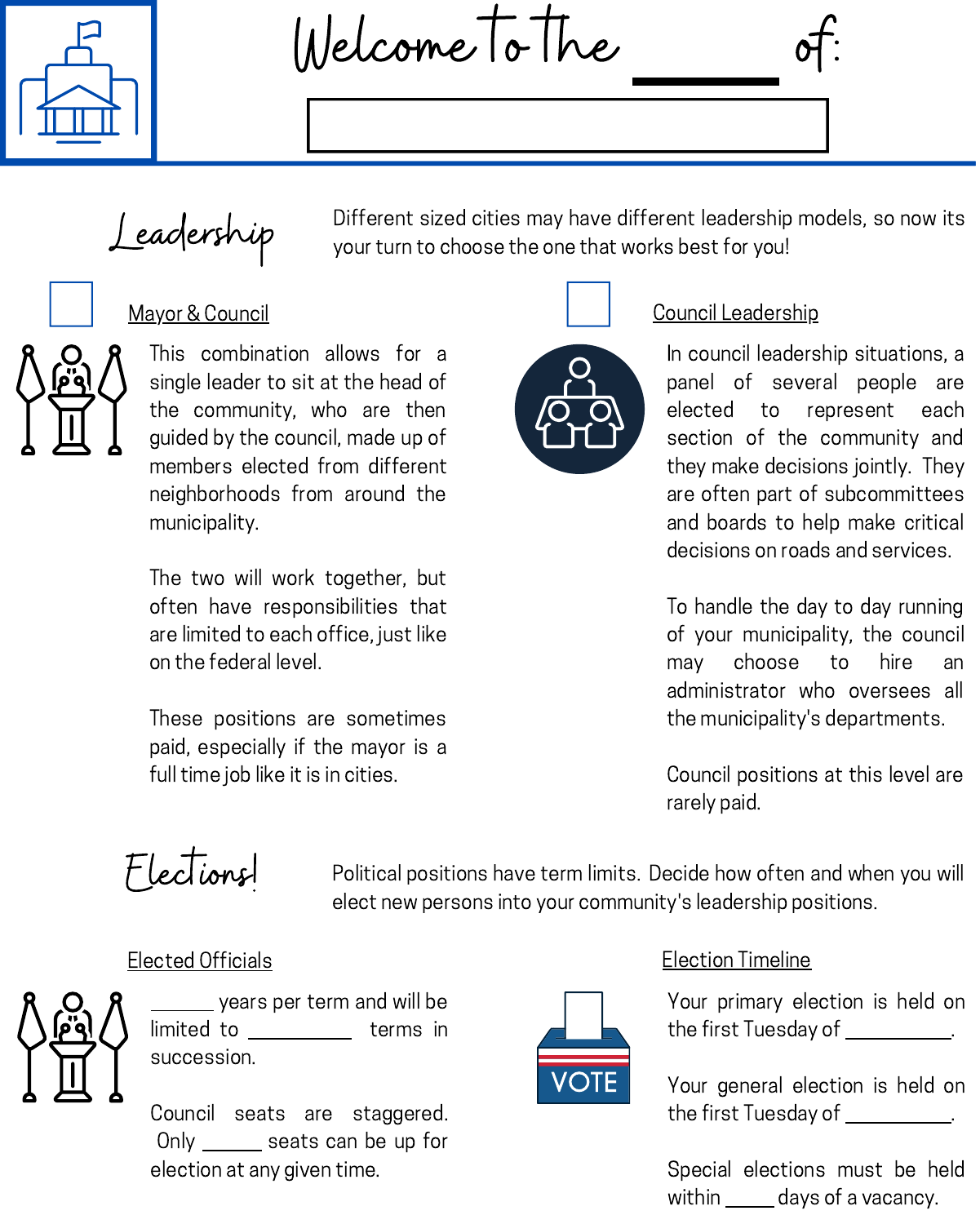

Welcome to the



Choose what safety services your town provides its residents. Remember that these services are paid with tax dollars collected either at the town or township/county level.

The size of your town will help you determine the size of your department - or even if you have one. Thinking about the size of your city, choose the type of police force your municipality will have:

No police department - rely upon township or county forces to help residents (usually hamlets or villages)



Police department - the size and scope is dependent on type of municipality

- $\cdot$  Small (3 to 5)
- $\bullet$  Medium (6 to 10)
- Large (11 and higher)



### Police Departments **Fire Departments & EMTs**

Like with police departments, your ability to invest into a fire department is dependent on size. If you choose to have a department, then you will have to fund all the equipment.



No fire department - rely upon township or county forces to help residents (usually hamlets or villages)



Volunteer fire fighters with EMT services provided by private company



Volunteer fire fighters / EMTs



Utility Services

Will you provide utilities for you residents? They will pay your town directly to access these services!